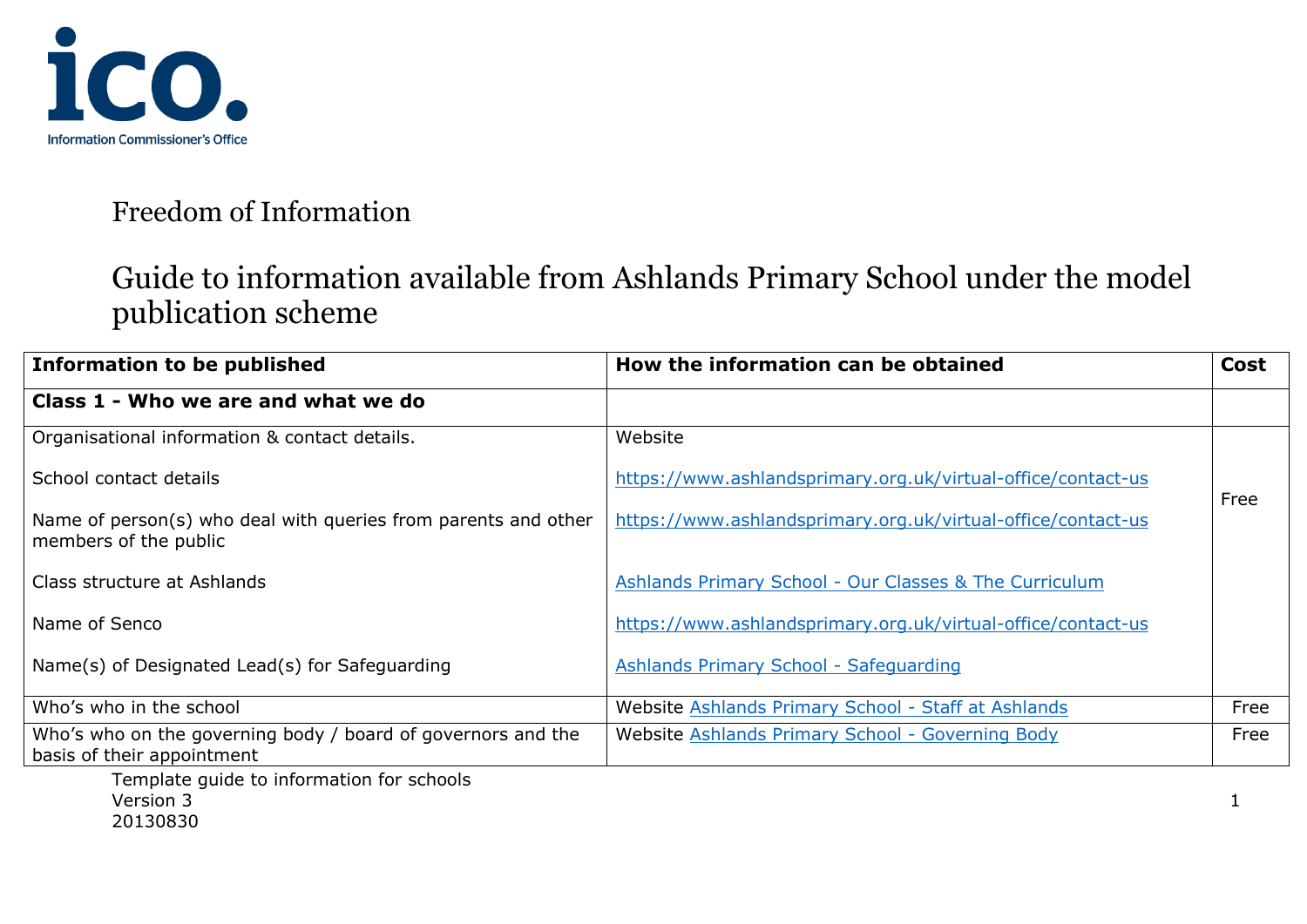

## Guide to information available from Ashlands Primary School under the model publication scheme

| Instrument of Government / Articles of Association | Website Ashlands Primary School - Governing Body                        | Free |
|----------------------------------------------------|-------------------------------------------------------------------------|------|
| Contact details for the Head teacher               | Website<br>https://www.ashlandsprimary.org.uk/virtual-office/contact-us | Free |
| Contact details for governing body                 | Ashlands Primary School - Governing Body                                |      |
| School prospectus                                  | Website                                                                 | Free |
|                                                    | Ashlands Primary School - Useful Forms & School Prospectus              |      |
| Annual Report                                      | Contact office@ashlands.school                                          |      |
| Staffing structure                                 | Contact office@ashlands.school                                          |      |
| School session times and term dates                | Website                                                                 | Free |
|                                                    | Ashlands Primary School - Term Dates & Key Dates                        |      |
| Class 2 - What we spend and how we spend it        |                                                                         |      |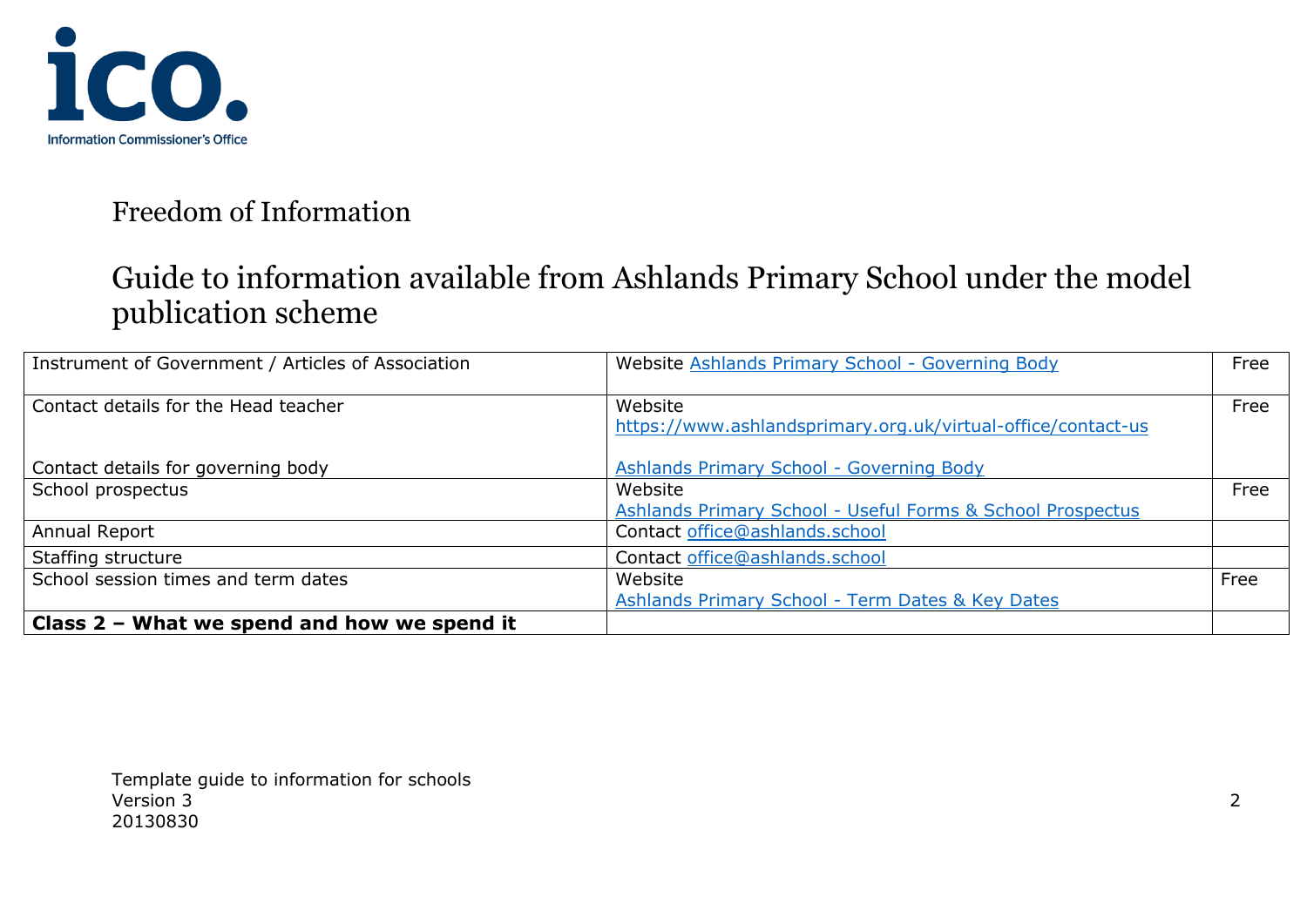

## Guide to information available from Ashlands Primary School under the model publication scheme

| Pupil Premium                                                                                                                                                                                   | <b>Ashlands Primary School - Pupil Premium</b> | Free |
|-------------------------------------------------------------------------------------------------------------------------------------------------------------------------------------------------|------------------------------------------------|------|
| <b>Sports Funding</b>                                                                                                                                                                           | Ashlands Primary School - Sports Funding       |      |
| Covid Catch Up                                                                                                                                                                                  | Ashlands Primary School - Covid - 19           |      |
|                                                                                                                                                                                                 |                                                |      |
| Annual budget plan and financial statements                                                                                                                                                     | Contact office@ashlands.school                 |      |
| Capital funding                                                                                                                                                                                 | Contact office@ashlands.school                 |      |
| Financial audit reports                                                                                                                                                                         | Contact office@ashlands.school                 |      |
| Details of expenditure items over £2000                                                                                                                                                         | Contact office@ashlands.school                 |      |
| Procurement and contracts the school has entered into, or<br>information relating to / a link to information held by an<br>organisation which has done so on its behalf (for example, a local   | Contact office@ashlands.school                 |      |
| authority or diocese).<br>Pay policy                                                                                                                                                            | Contact office@ashlands.school                 |      |
| Staff allowances and expenses that can be incurred or claimed,<br>with totals paid to individual senior staff members (Senior<br>Leadership Team or equivalent, whose basic actual salary is at | Contact office@ashlands.school                 | Free |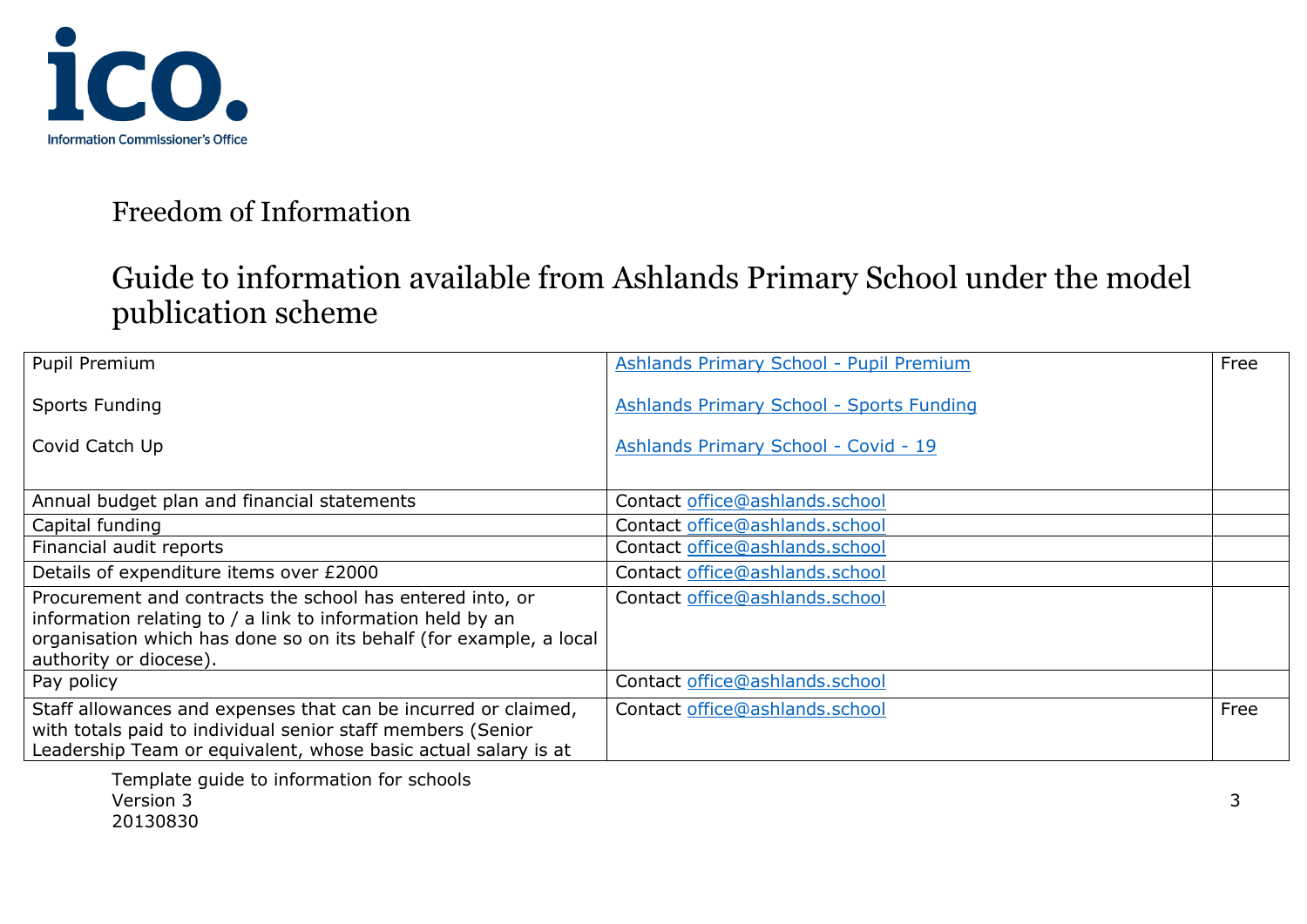

# Guide to information available from Ashlands Primary School under the model publication scheme

| least £60,000 per annum) by reference to categories.          |                                                                   |      |
|---------------------------------------------------------------|-------------------------------------------------------------------|------|
| Staffing, pay and grading structure. As a minimum the pay     | Contact office@ashlands.school                                    |      |
| information should include salaries for senior staff (Senior  |                                                                   |      |
| Leadership Team or equivalent as above) in bands of £10,000;  |                                                                   |      |
| for more junior posts, by salary range.                       |                                                                   |      |
| Governors' allowances that can be incurred or claimed, and a  | Contact office@ashlands.school                                    |      |
| record of total payments made to individual governors.        |                                                                   |      |
| Class 3 - What our priorities are and how we are              |                                                                   |      |
| doing                                                         |                                                                   |      |
| Values and Ethos                                              | <b>Ashlands Primary School - Values &amp; Ethos</b>               | Free |
|                                                               |                                                                   |      |
|                                                               |                                                                   |      |
|                                                               | Website                                                           |      |
| Schools most recent OFSTED report                             | Ashlands Primary School - Ofsted Report & guotes from parents and |      |
|                                                               | children                                                          |      |
| Link to Ashlands Online Inspection Report                     |                                                                   |      |
| Performance data or a direct link to it - Exam and Assessment | <b>Ashlands Online Inspection Report</b>                          |      |
| results                                                       | <b>Ashlands Primary School - Assessment</b>                       |      |
| Performance management policy and procedures adopted by the   | Contact office@ashlands.school                                    |      |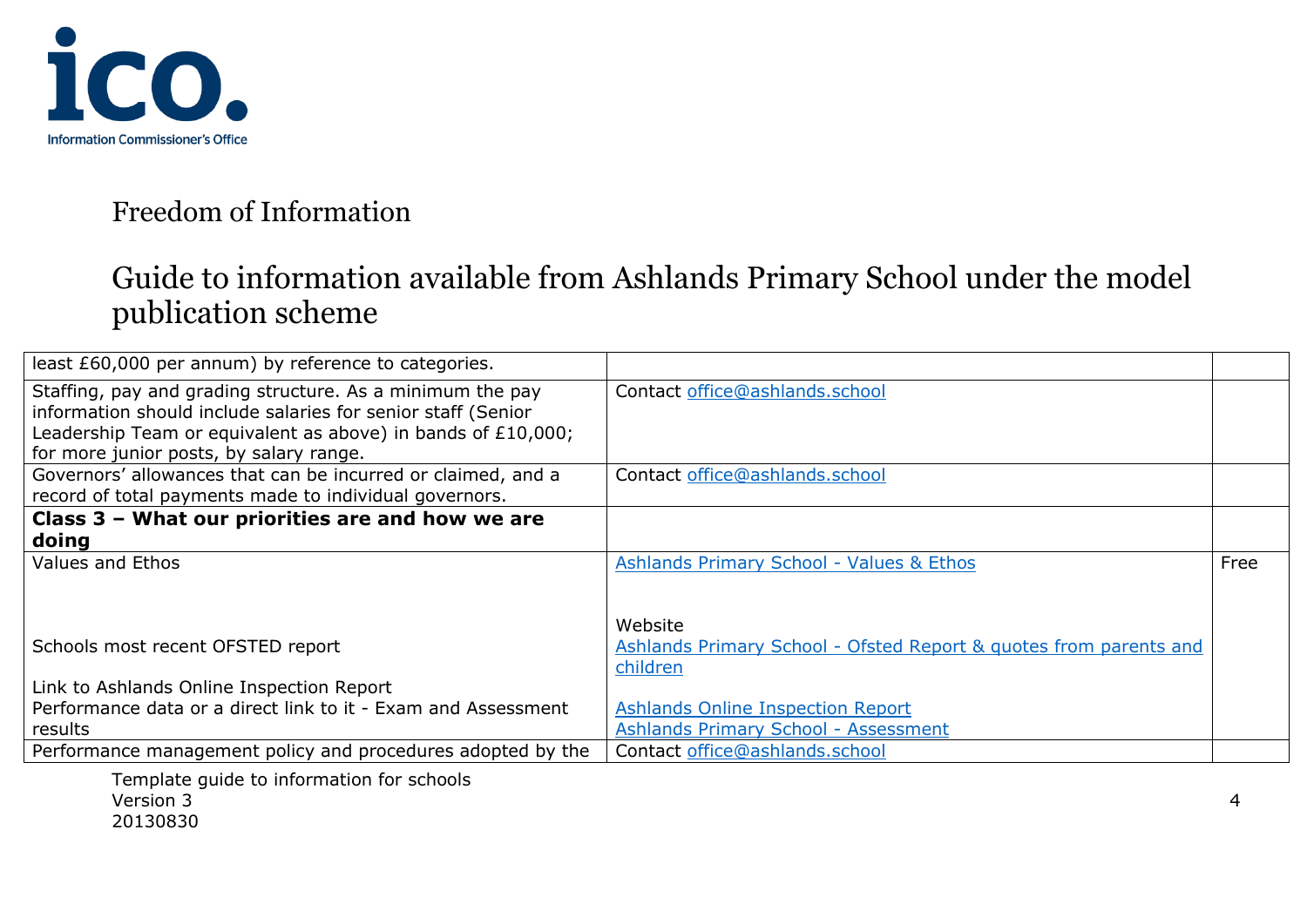

# Guide to information available from Ashlands Primary School under the model publication scheme

| governing body.                                               |                                                          |      |
|---------------------------------------------------------------|----------------------------------------------------------|------|
| The school's future plans; for example, proposals for and any | Contact office@ashlands.school                           |      |
| consultation on the future of the school, such as a change in |                                                          |      |
| status                                                        |                                                          |      |
| Safeguarding and Child Protection                             | Website Ashlands Primary School - Policies               | Free |
| Class 4 - How we make decisions                               |                                                          |      |
| Admissions policy/decisions                                   | Website Ashlands Primary School - Policies               | Free |
| Agendas and minutes of meetings of the governing body and its | Contact office@ashlands.school                           |      |
| committees.                                                   |                                                          |      |
| Class 5 - Our policies and procedures                         |                                                          | Free |
| School policies                                               | Website Ashlands Primary School - Policies               |      |
| Curriculum Information                                        | Website Ashlands Primary School - Curriculum at Ashlands |      |
|                                                               |                                                          |      |
| Phonics at Ashlands                                           | Ashlands Primary School - Curriculum at Ashlands         |      |
| English at Ashlands                                           | Ashlands Primary School - English at Ashlands            |      |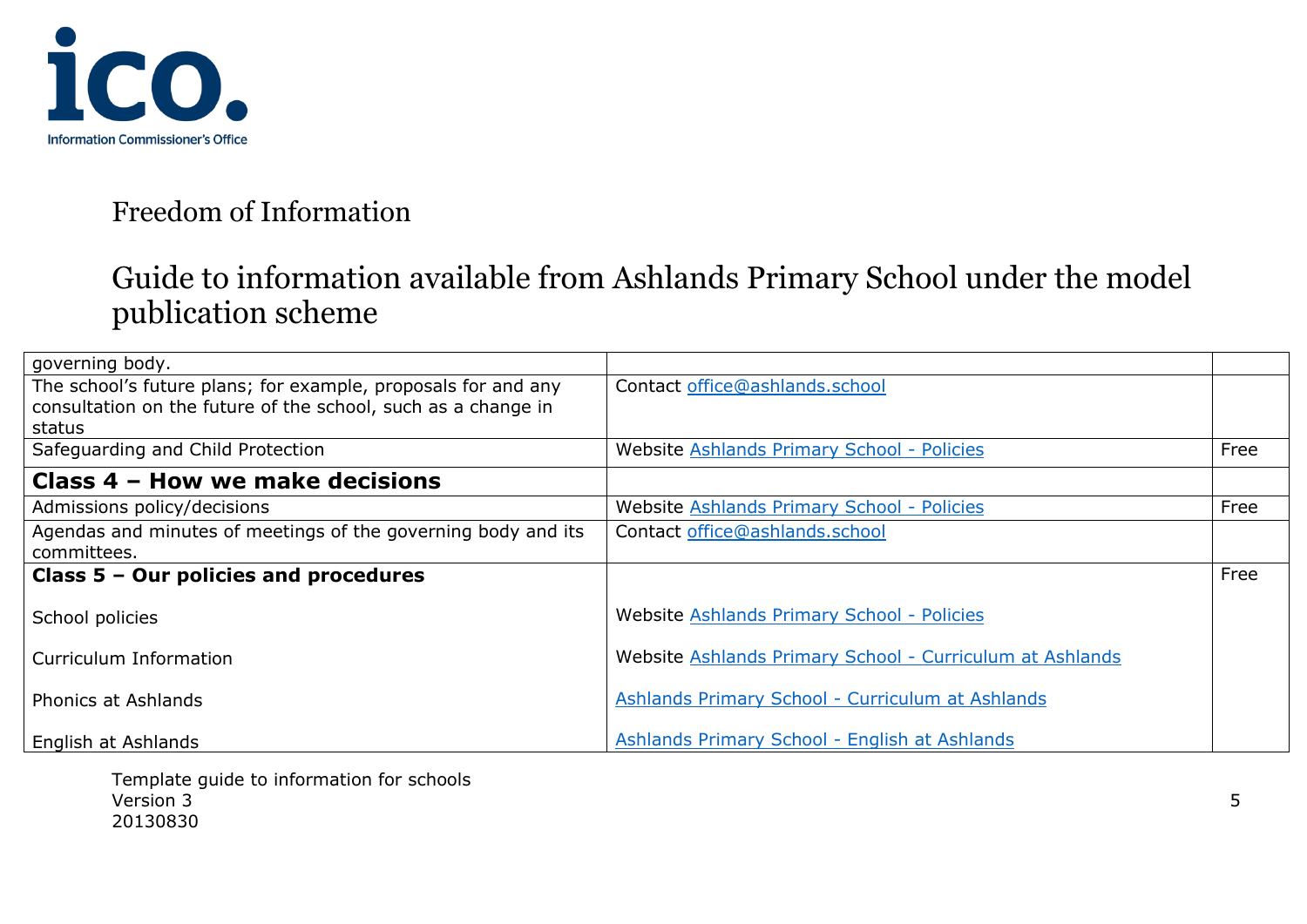

## Guide to information available from Ashlands Primary School under the model publication scheme

| Maths at Ashlands                                                   | Ashlands Primary School - Maths at Ashlands                       |      |
|---------------------------------------------------------------------|-------------------------------------------------------------------|------|
| Records management and personal data policies                       | Contact office@ashlands.school                                    |      |
|                                                                     |                                                                   |      |
| Data protection Policies and Privacy Notices                        | <b>Ashlands Primary School - Policies</b>                         | Free |
| Charging regimes and policies.                                      | Website Ashlands Primary School - Policies                        | Free |
| Class $6$ – Lists and Registers                                     |                                                                   |      |
| Curriculum circulars                                                | Website https://www.ashlandsprimary.org.uk/                       | Free |
|                                                                     | and visit the Our Classes and the Curriculum page                 |      |
| Disclosure logs                                                     | Contact office@ashlands.school                                    |      |
| Asset register                                                      | Contact office@ashlands.school                                    |      |
| Any information the school is currently legally required to hold in | Contact office@ashlands.school                                    |      |
| publicly available registers                                        |                                                                   |      |
| Class $7$ – The services we offer                                   |                                                                   |      |
| Extra-curricular activities                                         | Website                                                           | Free |
|                                                                     | Ashlands Primary School - Before & After School Clubs at Ashlands |      |
| Before and After School Club                                        | Website Ashlands Primary School - Saplings                        | Free |